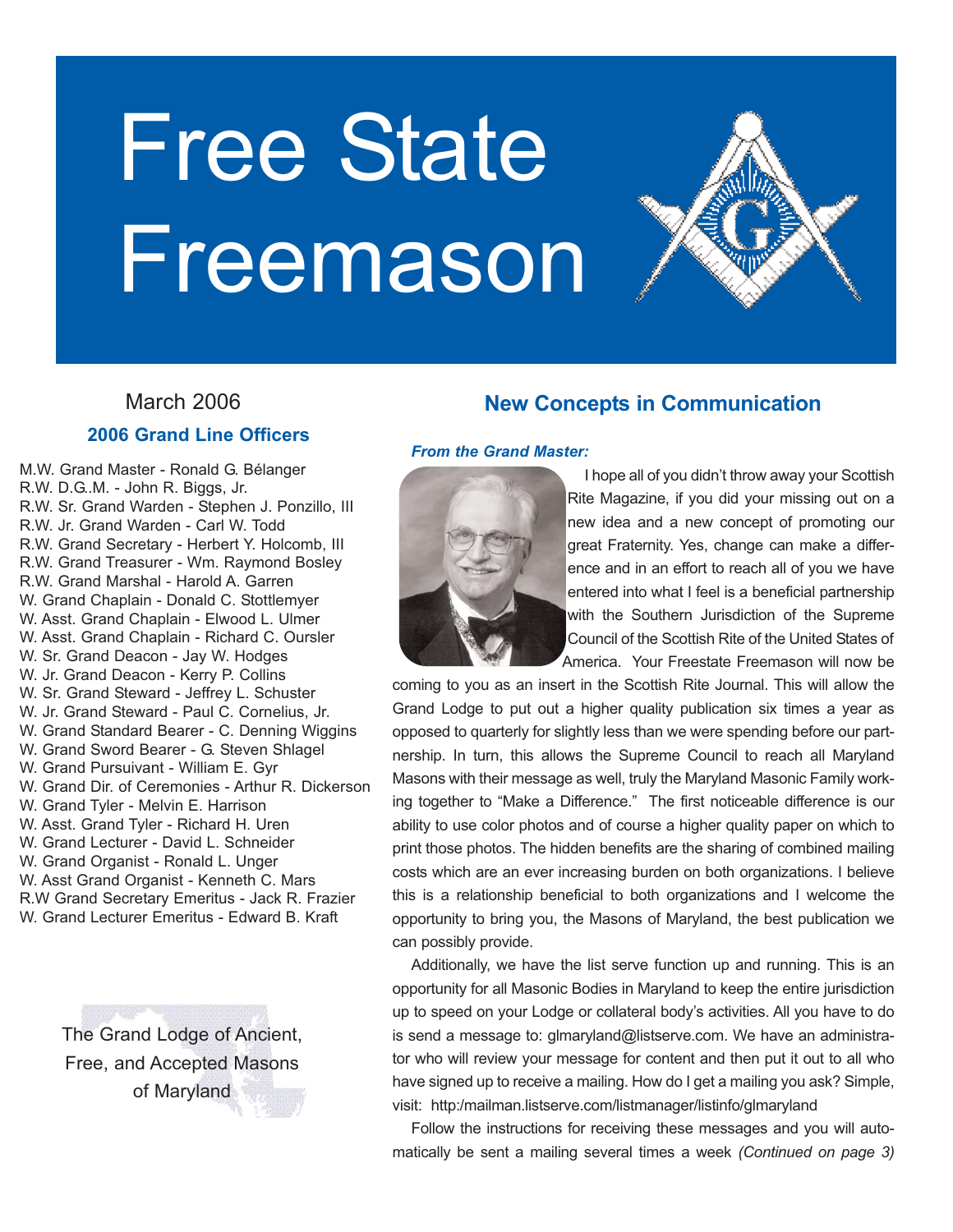Deadlines for submitting articles & information for publication in the *Freestate Freemason*: the 20th of January, March, May, July, September, November. These dates are firm as the issue must be formatted and given to the AASR the last day of these months. Grand Lodge of Maryland 304 International Circle Cockeysville, MD 21030 410-527-0600 tel 410-527-1276 fax FSFM@covad.net http://freemasonry.org/maryland/gl

#### **Article Submission**

These points should be followed for articles submitted for inclusion in the FSFM:

Original pictures or pictures from a digital camera on disk are fine - use the highest resolution.

Ink jet prints or newspaper pictures **will not reproduce satisfactorily.** If you desire return on the pictures they must have submitting individual's name on back.

Pictures should have accompanying documentation detailing who is in the picture and what the picture represents if not accompanied by an article. Articles must be typewritten.

Articles can be submitted to the editor by e-mail, fax, regular mail or dropped off at the Grand Lodge office.



## **The Grand Lodge of Maryland Ballroom Rentals**

**Contact:** Raymond J. Vogel, Ballroom Coordinator at 410.527.0289 E-Mail: glballroom@covad.net, Fax 410.527.0289

**Office Hours:** 8:00 a.m. - 3:00 p.m.- Monday - Friday by appointment.

**Catering:** Approved list of caterers.

**Ballroom Capacity:** Receptions, 320, with a nice dance area.

410 for banquets without dance area. Separate room for Weddings and Special Events.

**Rates:** Call for information.

**Parking:** Free on site, 178 spaces.

**Information:** Foyer is marble with a fantastic staircase. Ballroom is 55 ft. x 111 ft., with hardwood floors. Twelve brass chandeliers, dance area depends on table setup. A must see in person to really see and feel the beauty of this facility. Call us and come see our Ballroom in this beautiful Hunt Valley setting.

#### **License Plates**

Masonic License plates are available to Maryland Masons, with vehicles registered in Maryland, as well as their wives, widows, and sons and daughters living at home.

You do not have to wait for renewal of registration. Call Ray Vogel at 410- 527-0600 to find out how it works and how easy it is to put them on your vehicle. Ray is available during regular business hours Monday through Friday. **Be proud of your fraternity and display these plates on your car this year.**

## **Chair Plaques & The Tree of Life**

**Chair Plaques** are for chairs located in the Corinthian Room on the second floor of Grand Lodge. You may have your own name on a plaque, or have it in memory of, or to honor a person, club, or group.

The Tree of Life is located in the main lobby of the Grand Lodge Building. You can sponsor a leaf on the tree, or have it in memory of, or to honor a person, club, or group.

The Chair Plaques and the Tree of Life leaves cost only \$200.00 each. This provides you with up to four lines on either, with twenty-one characters per line. What a wonderful way to remember someone.Call Ray Vogel at the Grand Lodge at 410-527-0600 to make arrangements for yours.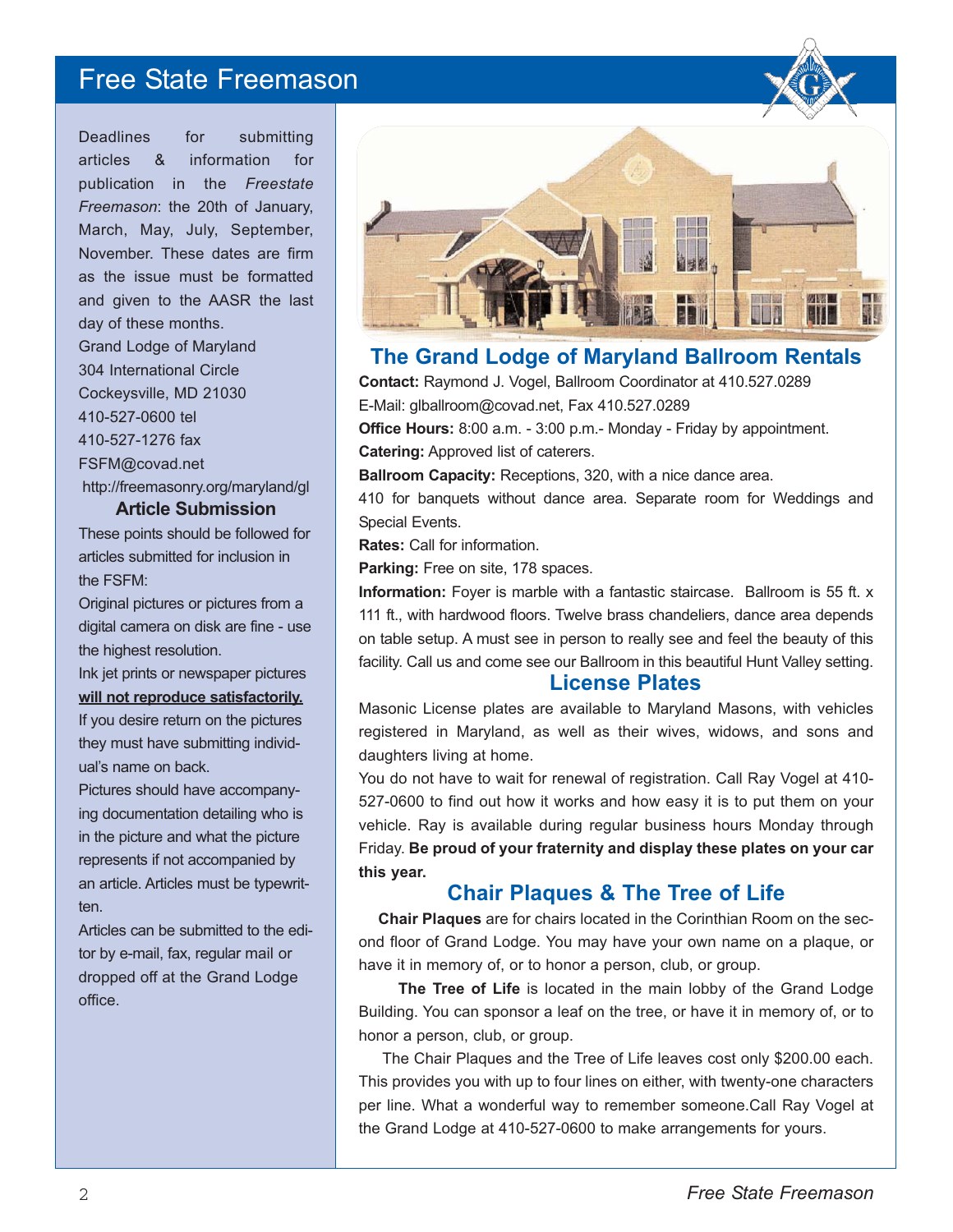*(Continued from page 1)* or whenever info is released by the administrator. Remember, this is not an open forum or chat-room. This is to be used to keep the membership across the jurisdiction up to date on current affairs and activities. Topics such as fund raising, memorial services, ritual schools and meeting schedules are most welcomed by any and all of our Masonic Family Organizations. Jokes, complaints, and other trivial matters will not be posted however and we'll leave you to sending those via your own address book. Yes, your Grand Lodge may actually be approaching the 21st century and the computer age and we are hoping that these avenues of communication will assist all of us in making a difference.

The installations are completed and the new officers are hopefully hitting the ground running. There is much to accomplish and it takes all of us doing our part to make it happen. The Worshipful Master of your Lodge can not do it alone! We were very successful in many areas last year and it will take a continued effort to make it happen again this year. I view a part of my job as providing you the tools for success, having said that I can't do it for you. I can however stretch my cable tow as far as possible to assist in any way possible to ensure the success of all the subordinate Lodges in Maryland but, I am not a mind reader nor am I clairvoyant. Communication and dialog and the absolute commitment to avoid apathy at all costs are mandatory if we

are to continue making successful strides in our jurisdiction. As ignorance is the mother of all prejudice, the education of the Craft, particularly our newest members is paramount. It demands our utmost attention and the pursuit of excellence is just one of the methods available to us for the purpose of attaining the much needed education within the Craft. It is said if you truly want to learn anything, teach it. In order to achieve this goal I encourage all of you to read, learn and teach the lessons of Freemasonry to a new Brother. Become a mentor to a new Brother and you will have expanded on the legacy that has been left by those who have come before us. Masonry is a way of life. How will you contribute to its success and its survival? Let us all be about helping one another be better Masons and more considerate of the needs of our Brethren. Let us all be about "Making a Difference."

> *Fraternally, Ronald G. Belanger Grand Master*

## **From the Deputy Quantity or Quality**



There are those that liudge the success or failure of a Lodge by the size of its membership; some to the point of want-

ing to make drastic changes to the very structure of the fraternity. Some blame membership on catechism requirements, some on the length and necessity of the lectures; some warn of the need to shorten every thing to adapt to the changes of present day society - is this the answer? I readily admit I do not have all the answers to what many perceive as "our problem", but is gutting it the way to go? Maybe some change in these areas is needed? I would love to hear your opinion on this.

Our fraternity has endured the high and low of membership for nearly all of the many years it has been in existence - are we merely in another low period? I tend to think we are - I have been receiving, on average, 6 to 8 emails a week asking for information on Freemasonry, and how to petition a Lodge. This works out to be about 400 a year, and certainly indicates to me that there is a definite interest in our fraternity from those that have found out about us. Interestingly the majority of these inquiries that had a Masonic relationship was of their grandfather's membership. I seems that in some instances we have lost a generation of men.

One of the easiest ways today to obtain information is the internet, however, those that have performed a search on Freemasonry will quickly tell you there is a lot of garbage and lies out there as well as factual information. A reasonable thinking individual will probably realize these trash sites for what they are, and quickly discount them. (Continued on page 4)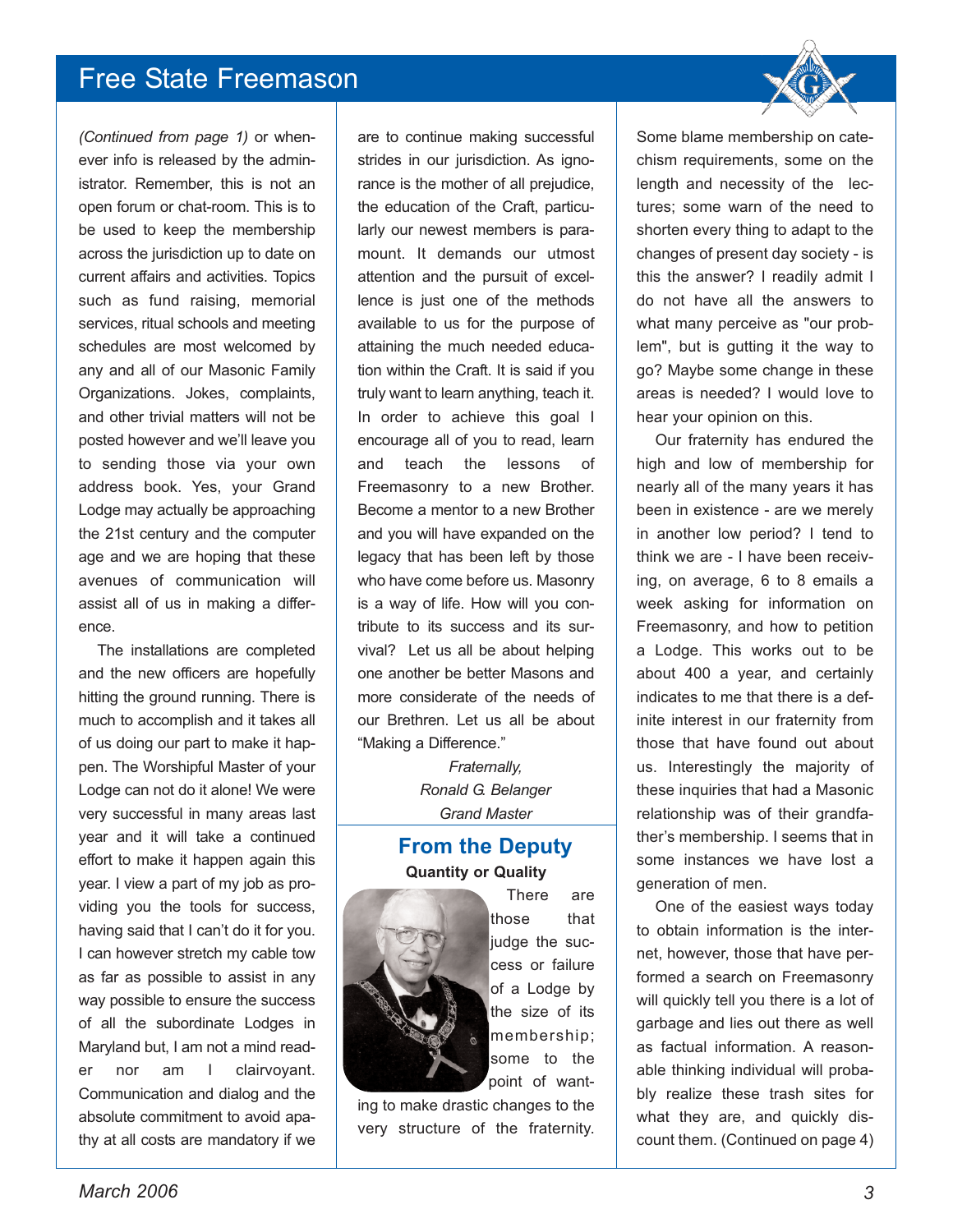(Continued from page 3) We, however, must do everything we can to educate our communities and those around us at every chance we have.

A Lodge not taking advantage of this is not using powerful resources that are presently available.

Should a Lodge that hasn't taken in a candidate in 6 years think about merging - maybe - or should it consider why this is happening, and take the necessary steps to develop a strategy to turn this situation into something of a positive aspect. Some would say this Lodge is dead and just doesn't know it yet, but that is a defeatist attitude. I look at Leaders like Terry Beale, who, several years ago, took a Lodge on the verge of turning in its charter, and brought it into the light of the community, and began seeing petitions come in the door; Leaders like Gene Purkey of Potomac Lodge in Cumberland who held an open house on their 150th celebration day and ended up with a fare number of requests for petitions from people that didn't even know what was inside of the building; future Leaders like Chris Pavon, newly elected Master of Chester Lodge, and the 125 attendees at his installation - they couldn't get everyone inside the Lodge that evening; Howard Lodge that took in 50 new members in 2005; Bill Sweeney, newly elected President of the Knights of Mecca, Bill has made an aggressive plan to revive his club and is well into doing just

that. Brethren, the list could go on and on, but these are a few that come to mind. They have done this without any modification of our constitution or ritual, and I really believe other Lodges can do the same! It won't be done without dedication and hard work brethren, but we have Lodges around the State that are doing it.

Does size matter - I attended a small Lodge, less than 200 members - they struggled for several years, but through the perseverance of a handful of its members, it now has a full line of new young members. I am also aware of a Lodge that has 4 times as many members that was seriously considering a merger. The answer to me is "involvement" - without it we fade away. Apathy, as our Grand Master says, will surely be the death of a Lodge.

In much of the United Kingdom when a Lodge reaches 100 members they split and become two Lodges. This leaves each Lodge 50 members. When you visit these Lodges, you will find every member will be in attendance unless he is sick or away on business or vacation. Some meet quarterly, some monthly and some twice a month, but regardless of this they are supported by their membership.

## **Testimonial**

The following letter was received following an Open Installation this year:

Most Worshipful Grand Master: The installation you conducted with your Grand Officers was one of the most impressive things this lodge has ever seen. The seldom seen Masons and non Masons in attendance were at least equally impressed. You and your Grand Line Officers made us all look better than we were. One attendee (formally a seldom seen type) who had not been back to a lodge since he received his third degree told me this morning he didn't realize what he had been missing. He had attended our lodge a couple of times since GI Utterback presented him with his 50 year pin from the Grand Lodge of PA., but now intends to show up more often. His comment to others at the breakfast table included the fact that he knew the work was done from memory but it was delivered in such a way that one would think an unrehearsed explanation and procedure was taking place. I suspect an affiliation petition may be in the offing.

My wife is not easily impressed either, but I believe the words she used included magnificent and I agree entirely. I know our new Worshipful Master, Chris Pavon, was in awe of the whole event.

I believe P.G.M. David Haacke mentioned a petition was received immediately after the ceremonies were completed. It now is in the mail to Linda Z.

Today I learned another petition for the three degrees will be presented to us next week from a man who has been a little undecided for a couple of months or more. He (Continued on page 5)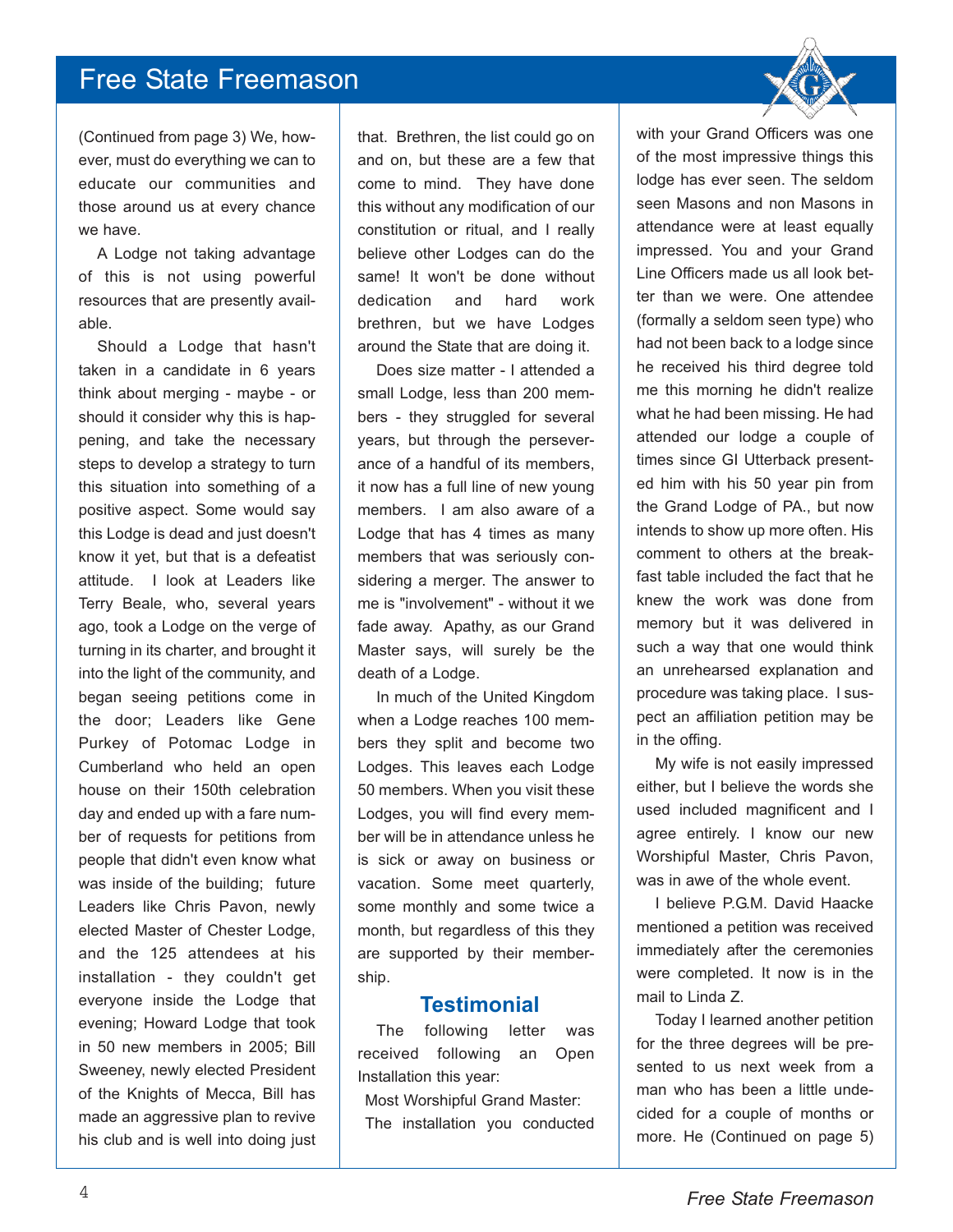(Continued from page 4) also observed the installation.

I must confess I have always had some doubts about the wisdom of open installations. Those doubts disappeared January 19, 2006.

Chester Lodge did not do the best job of thanking you and your Grand Line while you were in the lodge and I regret that. Please accept my thanks and convey my personal appreciation to all who participated. I think you set Chester Lodge on a course of success for a long time to come just by this installation.

> *Sincerely and fraternally, Jesse G. Cunningham Secretary*

## **Amazing Trip**

This summer, as I was driving to Provo, Utah for a business trip, I stopped one night in Pueblo, Colorado. Since it was still fairly early (about 6:30), I looked on the Colorado Grand Lodge web site to see if there was a Lodge holding a Stated Communication that evening. There was, Pueblo Lodge No. 17. I changed, got directions to the Lodge and drove to the Lodge building in downtown Pueblo. I was welcomed and admitted into the Lodge.

It was a great evening of fellowship, as I always find when traveling to Lodges in other jurisdictions. The ritual was different but still very familiar. Some of the differences I liked; for the others, I like our ritual better. Of course that could be because the

Maryland ritual is what I know.

After the stated communication I joined them for refreshment and fellowship. As I was leaving, the Secretary gave me a copy of the history of Pueblo Lodge No. 17 which had been prepared in celebration of their Centennial celebration. This was, naturally, pretty much a history of the town of Pueblo. Many of the city founders were members of the Lodge.

I didn't get to read the history until after my arrival in Provo, several days later. As I was reading it, I read a story I've known most of my life about a Lieutenant in World War I. He, like all the other members of Pueblo Lodge No. 17 who were members of the American Expeditionary Force, had been presented with a Masonic medallion. This Lt was wounded by shrapnel and lay on the battlefield for two days. He was found by a German patrol, one or more of who were Masons. They recognized him as a brother in need, got him immediate medical attention and returned him to the Allied Lines. These actions undoubtedly saved his life. The reason I knew this story is that this lieutenant was my grandfather. Until reading this story, I did not know that my grandfather had been a member of Pueblo Lodge. Reading a little further I discovered that my great-grandfather had also been a member.

Since I was in Utah to work on perfecting my wood turning skills, I took the opportunity to turn a gavel to present to Pueblo Lodge.

I turned it from an exceptionally striking piece of a wood called bocote. It is a hardwood from Mexico with a very highly figured grain pattern. I had a brass band made to wrap around the head of the gavel which said it was from me to Pueblo Lodge in memory of C. W. O'Kelley (my great-grandfather) and L. L. O'Kelley (my grandfather).

I delayed my homecoming by a few days to return to Pueblo Lodge for their next stated communication. I didn't tell them why I was there until we were in Lodge. When I told them the story and presented the Worshipful Master with the gavel, the members were thrilled and more than a little amazed. The W.M. used the gavel to close Lodge and said it would be used for special occasions such as installations and memorial services. The rest of the time it would be in a display case for all to see. I know beyond any doubt that I have a Masonic home in Pueblo any time I stop in.

*Michael O'Kelly, W.M. Prince Frederick Lodge No. 142*

## **Masonic Square Bears**

Brethren, in keeping with the Grand Masters Motto "Making a Difference", we have a terrific opportunity. We as masons can place our lodges in the public's eye by participating by placing a Bear in the hands of a child.

This is a program that each lodge can participate in with very little effort. Maryland Lodges have purchased and distributed more than 3000 (Continued on page 6)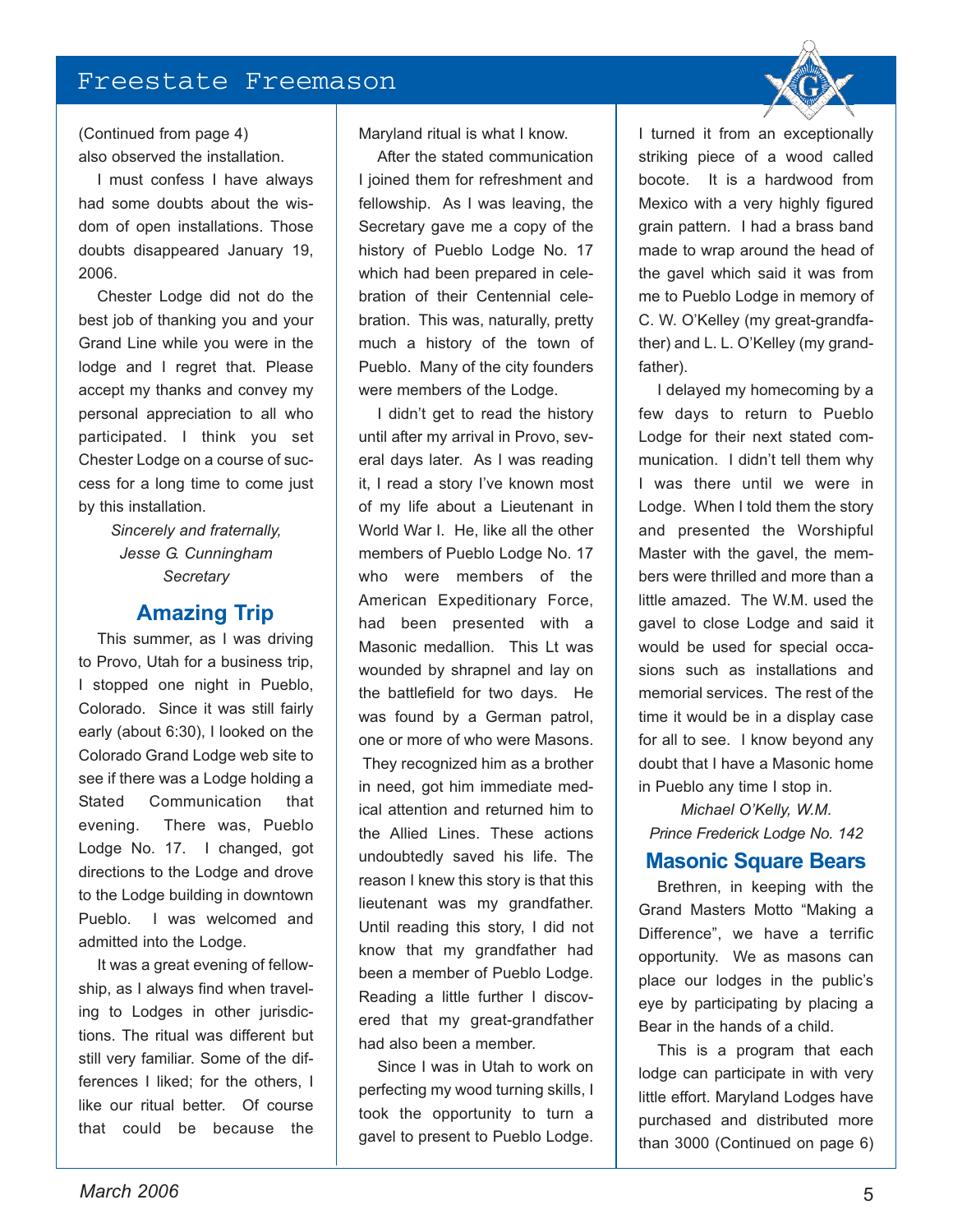#### (Continued from page 5)

Bears throughout the state. Many lodges have participated one time and then decided not to continue to participate. Children do not stop being abused, hurt, or neglected. We as masons have and opportunity to assist them through their troubling times.

We can place the bears in the hands of our public service organizations, Fire departments, police, ambulances, child abuse centers, hospitals to name a few. A bear in hands of a frightened child can be the calming effect that is needed to insure the proper treatment of them at that very moment of fear. "A Bear Hug is Beary Good Medicine."

For more information contact Glen Clary. 2532 Cheval Dr., Davidsonville, Md. 21035-1128, Phone: 410-721-1375, or email: gbcacl29@comcast.net

## **Thanks**

Thanks to all the Brethren of the Grand Lodge of Maryland:

To try to express how I felt on the evening of June 24th is neigh onto impossible. I was overwhelmed with the outpouring of friendship that you showed at thetestimonial dinner. I want to thank the Grand Master and Deputy Grand Master for arranging this wonderful evening. It will be a night that neither of us will ever forget. Many of you, who were unable to be with us, sent congratulations and regrets, which meant so very much to us. Thank you to so many of our good friends for the wonderful compliments and

memories which you shared, along with the roasting. As I said that evening, "It's nice to know that a job, that was such an important part of my life for so many years, has been appreciated." From the bottom of my heart...THANK YOU!

> *Ed Kraft Grand Lecturer Emeritus*

### **Stewardship**

Grand Master Belanger often speaks of "Stewardship" - here are three comments on that subject that should be the "rule and guide" for each of us.

"I am only one; but still I am one. I cannot do everything, but still I can do something. I will not refuse to do the something I can do." --

## *Helen Keller*

"Use what talents you possess; the woods would be very silent if no birds sang except those that sang best." -- *Henry Van Dyke*

"I not only use all the brains that I have, but all that I can borrow."

-- *Woodrow Wilson*



**Objective:** To recognize and reward those members in good standing who have achieved and maintained the highest level of proficiency in the ritualistic work of the three degrees of Masonry of the Grand Lodge of Maryland.

Goal: To certify and present a card signifying the level of recognition to those brothers who are found to be proficient and have given their time and effort to learn and preserve the ritual of the Grand Lodge of Maryland.

#### **Card Level:**

Gold: Full opening and conferral of the three degrees, including all lectures; Calling off and opening within the degrees; Ballot processpetition and catechism proficiency Memorial Service.

Silver: Full opening and conferral of the three degrees, less the lectures; Calling (Continued on page 7)



*Each year, Bro. Norris Cartright hosts a "Pig Picking" outing at his house. Above, "Jack" Biggs, D.G.M. presents a 50 year pin to one of the attendees.*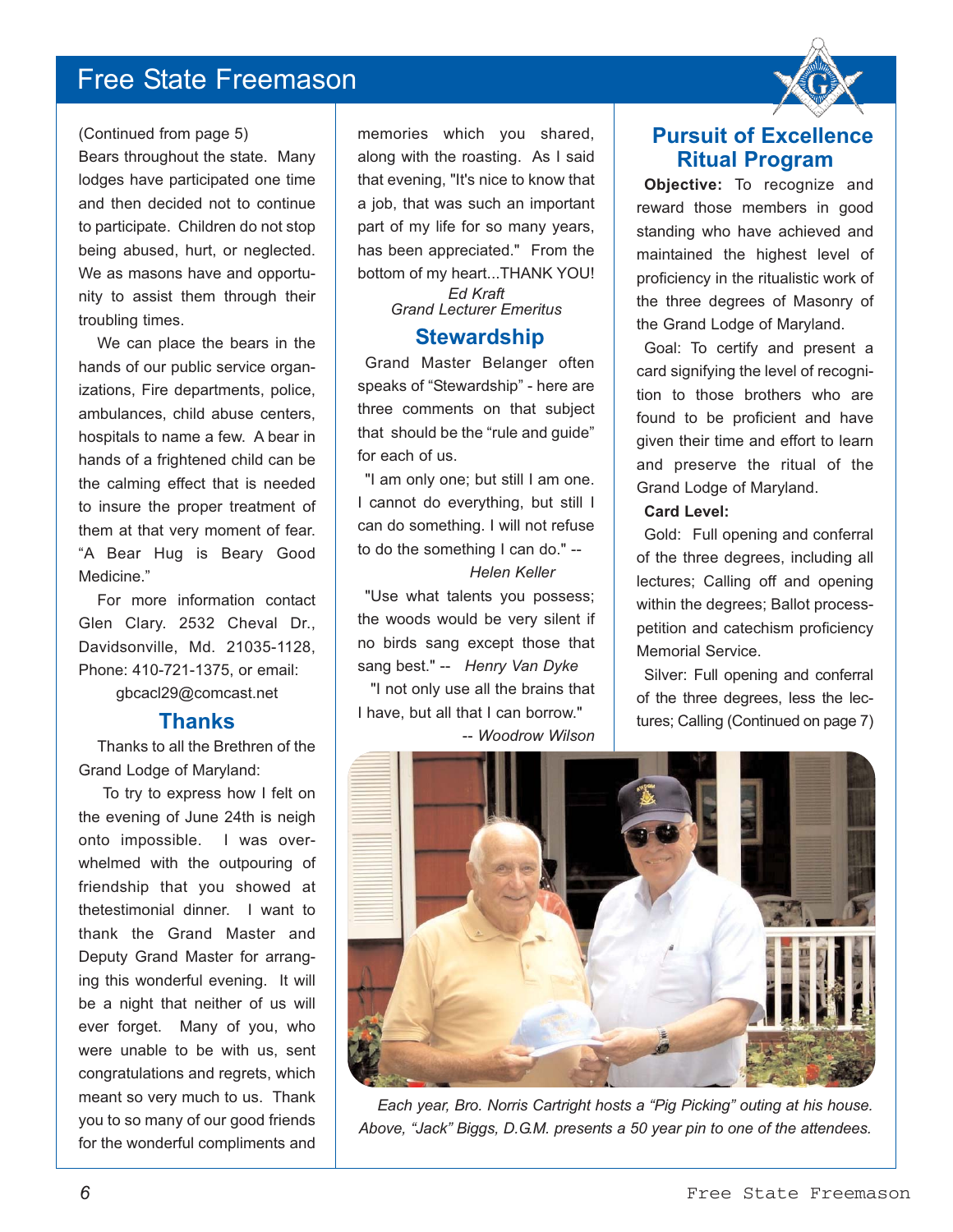#### *(Continued from page 6)*

off and opening within the degrees; Opening of the Lodge of Sorrow; Grand Masonic Word

Bronze: Proficient in the catechism of all three degrees (Questions and Answers)

#### **Program Description:**

The Ritual Excellence Program Card will be issued to a member of the Maryland Masonic Fraternity when he has proven himself proficient in one or all of the levels described above. In order to obtain the Gold Card the brother must be proficient in the Bronze and Silver level before he can obtain the Gold Card level. Each participant in the program has one full calendar year to complete his certification. However, when applying for a Gold or Silver card the brother must complete, at a minimum, one full degree on a single evening. A brother who requests to be certified as a Bronze cardholder shall complete all three degree catechisms in the same evening.

The cards, distinguished by color, will bear the brothers name, Lodge name and number, date issued, signed by the Grand Master, Grand Secretary and the Grand Lecturer.

The Gold cards will be valid for five years and the brother will be required to stand a partial exam yearly to retain his card. Once the brother has had his card for five years he becomes a Gold Card member for LIFE and does not require being re-certified. The Silver cardholder must renew his card every three years. The Bronze cardholder must renew his card every two years. Failure to abide by the rules for renewal will cause the Grand Master to revoke the card.

The Grand Master will present the cards at the Grand Lodge Semi-Annual and/or Annual Grand Lodge Communications.

#### **Regulations:**

The brother shall prove his ritualistic ability to a committee consisting of the Grand Lecturer or his designee, and two Deputy Grand Lecturers. This committee shall use a scoring system established by the Grand Lecturer. A brother seeking a Bronze Card shall be allowed no more than two errors per degree. A brother seeking a Silver card shall be allowed no more than a total of 25 errors and a brother seeking the Gold card shall be allowed no more than a total of 30 errors. An error is considered to be a word or phrase omitted, a wrong word (including adding or forgetting the "S' at the end of any word), proper signs and responses.

Renewing the card, which you hold, shall be completed in the presence of the Ritual Card Committee using the same criteria as required when originally certified.

The card becomes invalid if the brother does not renew it within the prescribed time period, if the brother is suspended for non-payment of dues or convicted of un-Masonic conduct. The Grand Lecturer will make the determination and file a report to the Grand Master with a recommendation for action. The Grand Master will

make the final disposition of this action.

First consideration as a Deputy Grand Lecturer will be given to Gold Card holders.

All Deputy Grand Lecturers should encourage every brother they come in contact with to participate in this program. If you have any question concerning the program, please contact your Deputy Grand Lecturer or Dave Schneider, W.G.L.

## **Masonic Family**

Saturday, November 16, 2005, the Harford Chapter was pleased to initiate 5 new members. Three of our new Sisters are members of Bethel No. 35, on is the sister of a Job's Daughter, and one the wife of a new Master Mason and mother of a new DeMolay. The sidelines were filled with family and friends for the initiation including the Grand Guardian of Job's Daughters, Sister Pat Pelham, and Past Matron of Gleaner Chapter. On Saturday, December 10, 2005, the first Annual Masonic Family Christmas Dinner and Program was held. 140 members of Mt. Ararat Lodge No. 44, Harford Chapter O.E.S., Bethel No. 35, I.O.J.D. and Nelson J. Briggs Chapter, Order of DeMolay, their families and friends were in attendance. The evening began with a social hour, followed by a family style dinner in our festively decorated dining hall, under the coordination of Sister Debbie Hribar, P.M. We then moved into the Lodge room for a Christmas program under the direction Sister